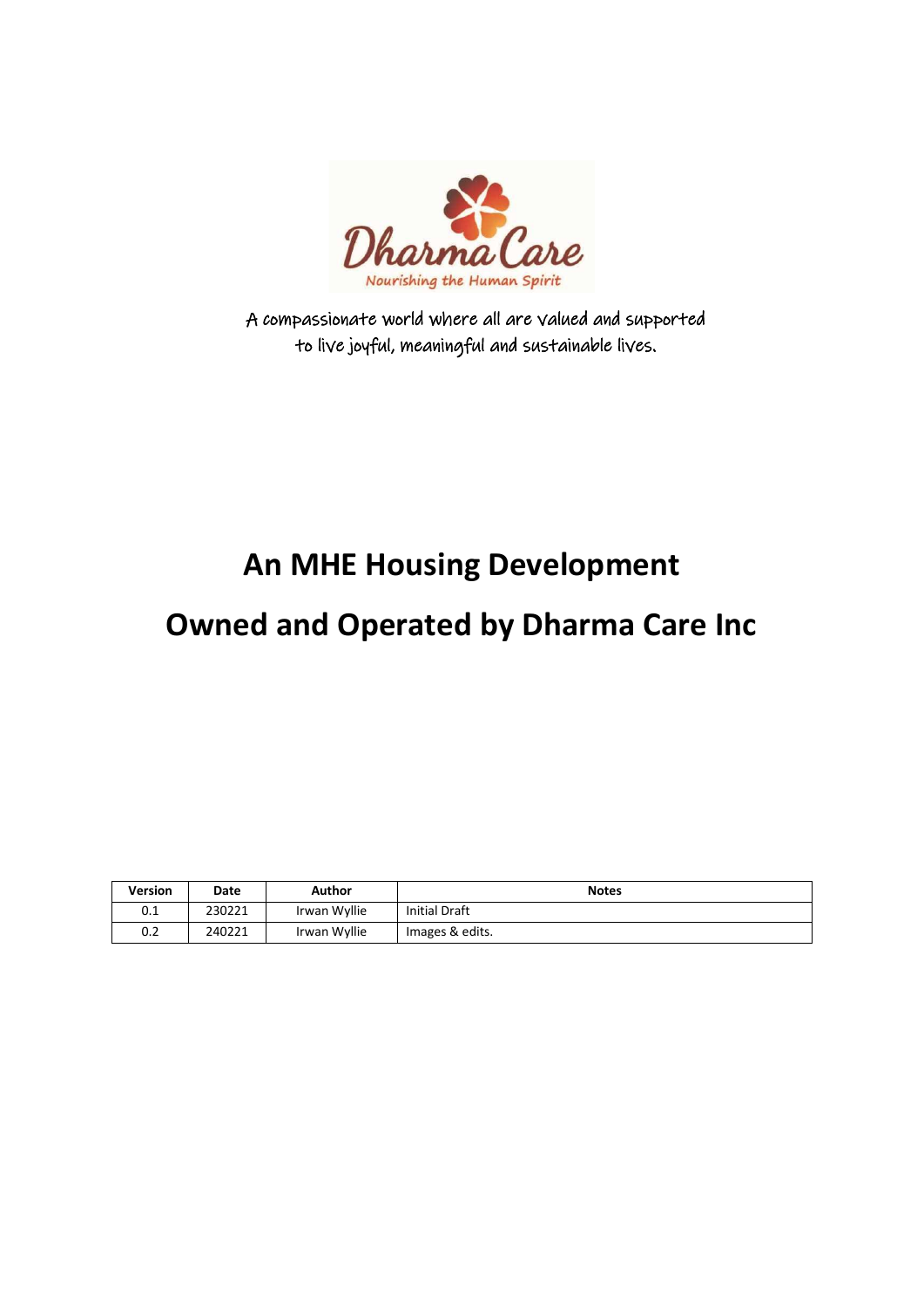### Table of Contents

| $2^{\circ}$    |  |
|----------------|--|
| $\mathbf{3}$   |  |
|                |  |
| 5 <sup>1</sup> |  |
| 6              |  |
| $\overline{7}$ |  |
| 8              |  |
| 9              |  |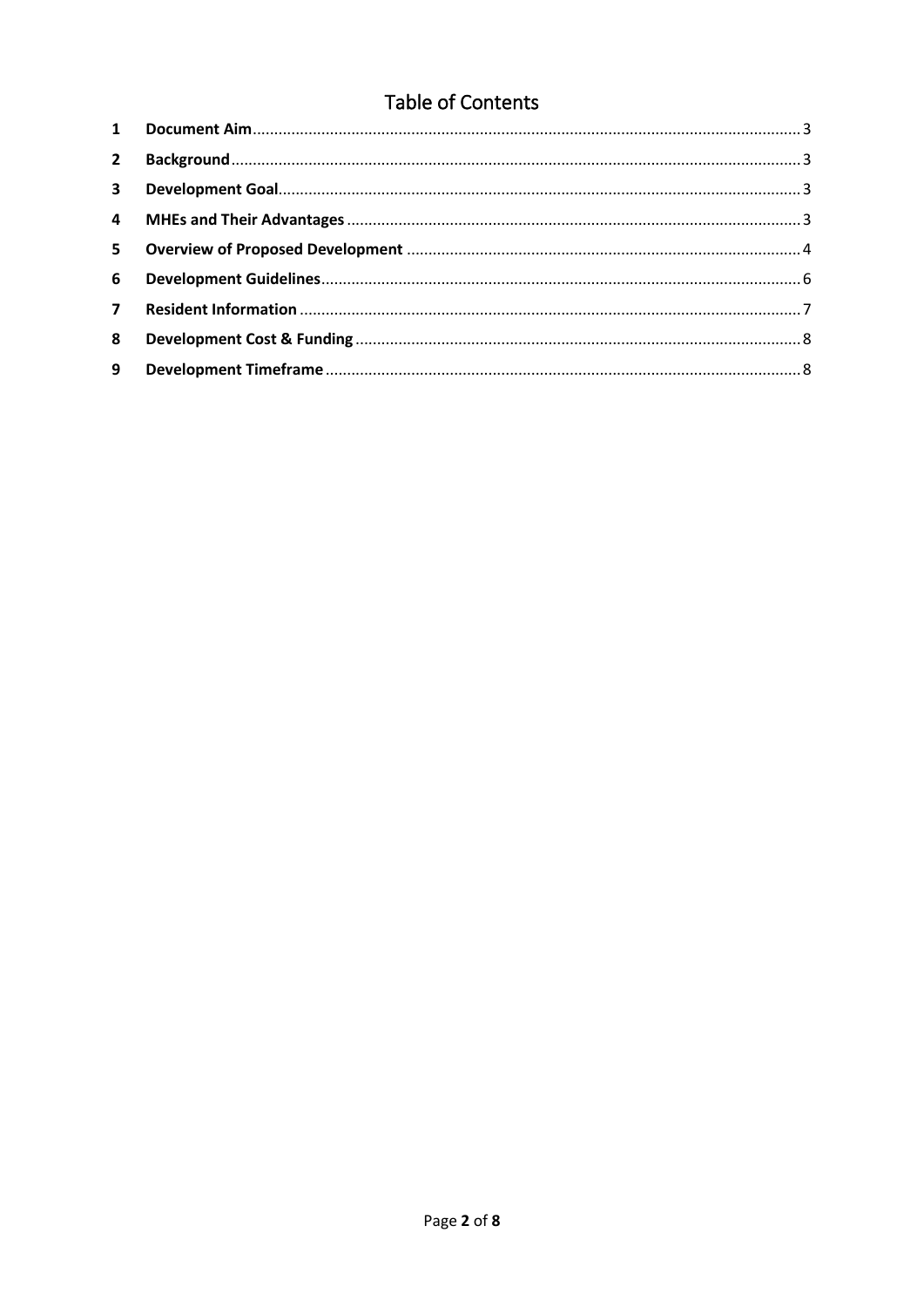#### <span id="page-2-0"></span>1 Document Aim

To provide a brief overview of a Manufactured Home Estate (MHE) that would be developed, owned and operated by Dharma Care Inc for both Subud members and the general public in northern NSW.

#### <span id="page-2-1"></span>2 Background

This project commenced in 2017 as a plan for Dharma Care to leverage off its charitable status, tax deductibility and tax exemptions to provide affordable accommodation for older Subud members. It aimed to provide older members with access to a Subud community, the latihan, a good lifestyle and adequate care. Bapak and Ibu Rahayu have both encouraged such projects.

The project first focussed on the retirement village model before changing its focus to the MHE model. MHEs offer a more flexible, lower-cost and less complicated legal model for retirement living. MHEs have other significant advantages for residents over the retirement village model, including the ability to house a range of age groups.

A great deal of industry research has been undertaken in the last two years on the MHE model.

#### <span id="page-2-2"></span>3 Development Goal

To create a financially viable, affordable and attractive MHE community for older Subud members and the public in northern NSW that will cater for low to middle income earners including those on government support. The development may also accommodate younger people to create a more balanced community.

#### <span id="page-2-3"></span>4 MHEs and Their Advantages

MHEs are an alternative to retirement villages. They have many of the same features such as community facilities and common landscaped areas. They can be very lavish resort-style developments or very simple developments more akin to a well-managed caravan park.

MHEs get their name from the requirement that their homes are manufactured and can be relocated. Many manufactured homes are now indistinguishable from an ordinary home.

The MHE resident owns their own manufactured home on land rented from the estate owner. They are, therefore, simultaneously a homeowner and a tenant of the land on which it sits. The MHE resident has access to an attractive communal lifestyle with facilities such as landscaped areas, swimming pools and other facilities not available to the normal homeowner.

This model provides a sense of security through home ownership but also enables access to government Home Care Packages and the comfort of "ageing in place". Home Care Packages are increasingly the federal government's preferred form of support for the elderly. Planning regulations also allow the building of an infirmary on site for those in need of more advanced care.

MHEs create the possibility of modest capital gains when the home is sold. These gains are not as great as those from a normal home because the resident does not own the land, the primary driver of capital gain. Tenancy of the land is obviously not as good as freehold ownership, but there are good protections for residents in the legislation, and surveys show these tenancies generally work well with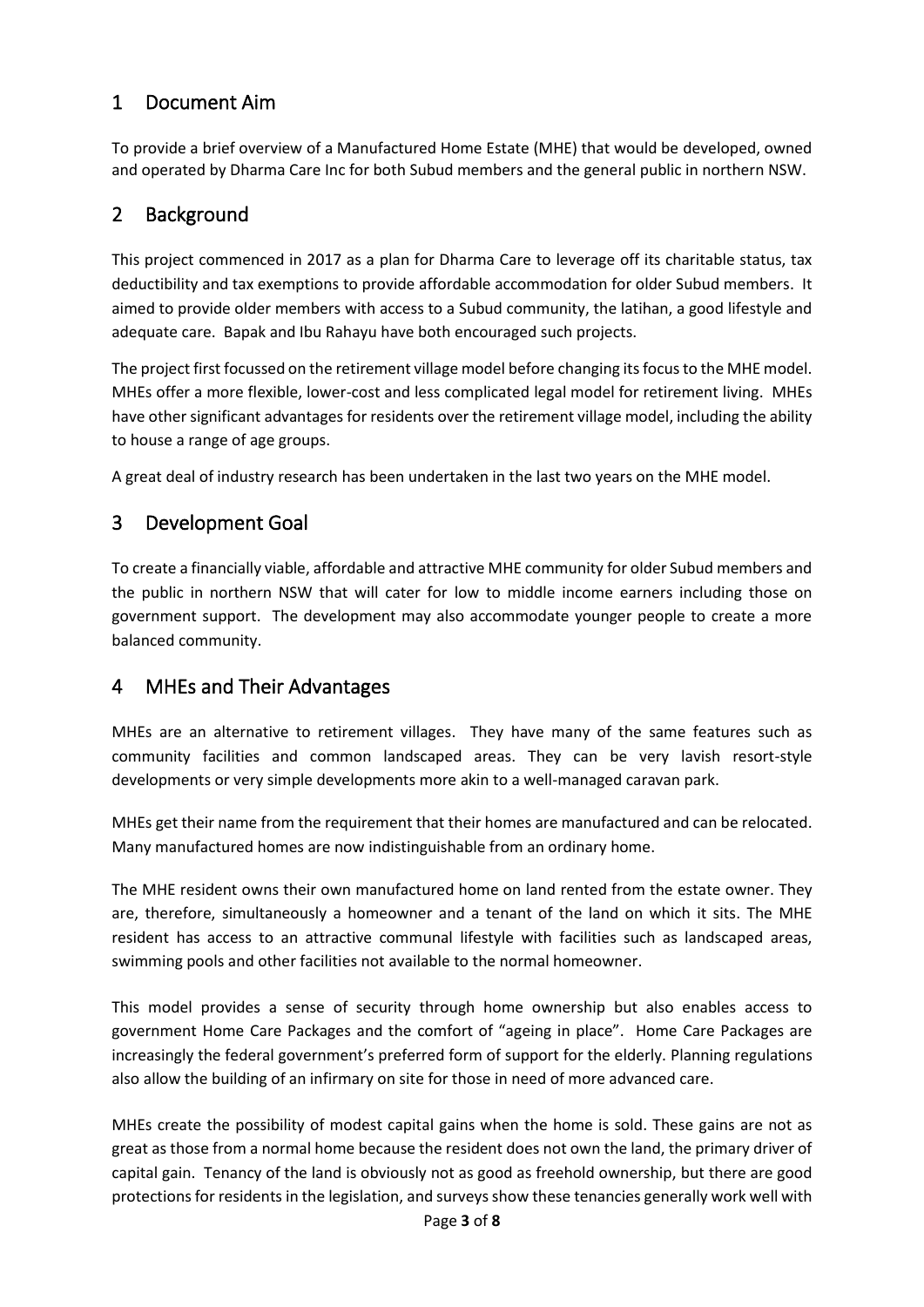few complaints. As tenants of the land, pensioners and low-income earners also have access to government Rental Assistance.

In addition to these advantages, the MHE model has less complicated legal arrangements compared to retirement villages that have high deferred management fees and exit fees, and limited opportunity for capital gain.

For MHE residents there are no rates, no stamp duty, no legal fees, and no body corporate fees. On average, MHE prices are set at around 65% of local median house prices compared to 75% for retirement village homes, although these percentages vary widely depending on the location and nature of the estate. This means, however, that they are a cheaper form of housing than a retirement village.

The majority of MHEs are now built for over 55s, however, some cater for mixed age groups - although this can pose marketing challenges in appealing to different target groups and lifestyle needs. However, unlike retirement villages, a mixed age demographic enables a more balanced estate community. This addresses a concern some Subud members have expressed: isolation from younger people.



#### <span id="page-3-0"></span>5 Overview of Proposed Development

| Land Size          | 2 - 3 ha $(6 - 7.5$ acs)                               |  |
|--------------------|--------------------------------------------------------|--|
| Location           | Goal - approx. 10 mins from Murwillumbah (M'bah), NNSW |  |
| No. of 2-bed homes | 40 with option to 50                                   |  |
| Climate            | • Sub-tropical – warm & temperate                      |  |
|                    | • Summer av $-$ 23.5; Winter 15.5                      |  |
|                    | • Rainfall 1662 mm pa                                  |  |
|                    | • Driest month: Sep; Wettest month: Mar                |  |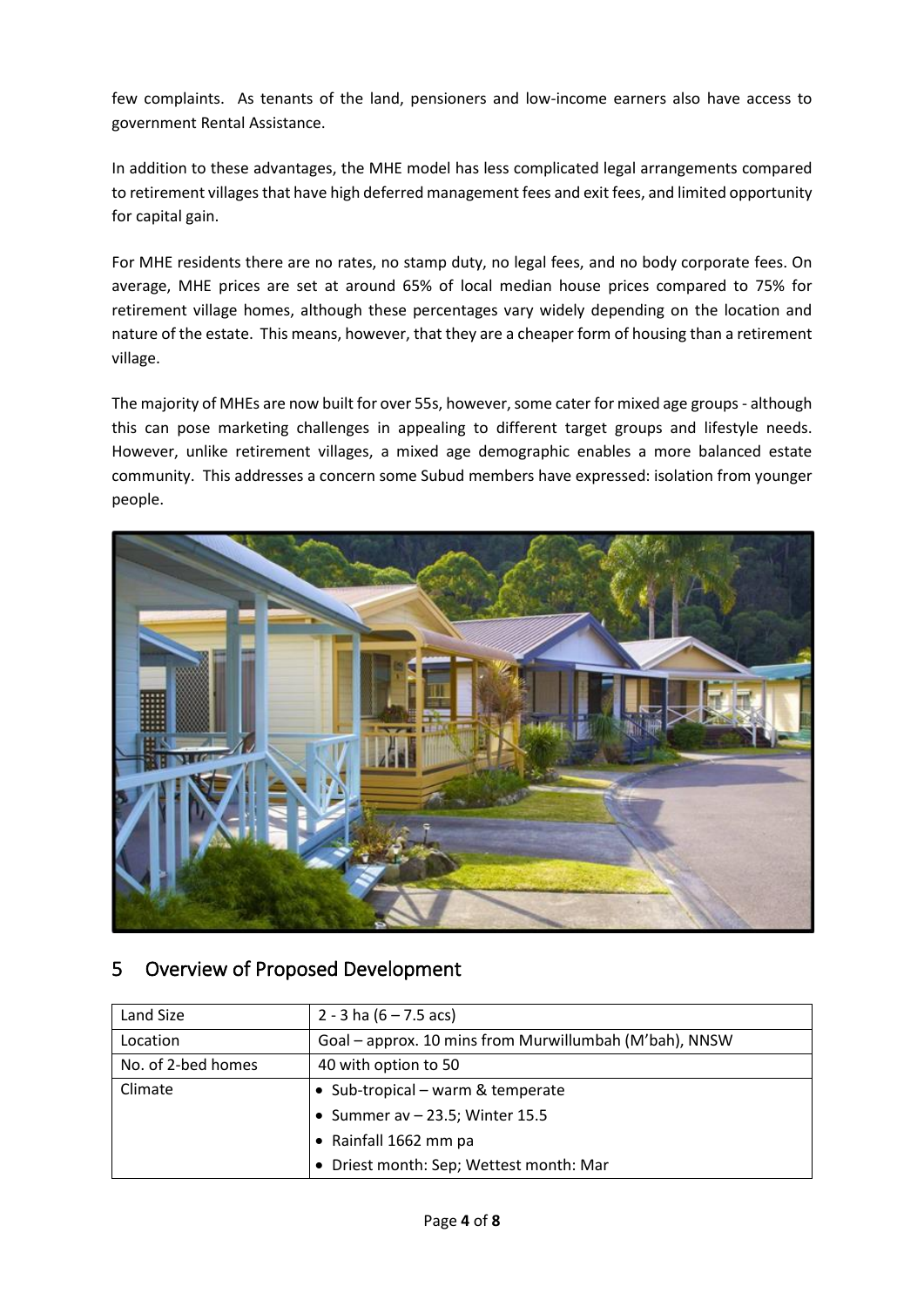| Demographics                | M'bah population: 9,245 people, 52.5% female and 47.5% male.              |  |  |
|-----------------------------|---------------------------------------------------------------------------|--|--|
|                             | Median age: 45 years. Australian born: 81.1%.                             |  |  |
| Area attractions /          | $\bullet$ M'bah                                                           |  |  |
| features                    | • Gold Coast Int'l airport (45 mins)                                      |  |  |
|                             | • South Tweed commercial centres (45 mins)                                |  |  |
|                             | • Tweed Regional Gallery (10 mins)                                        |  |  |
|                             | • M-Arts (10 mins)                                                        |  |  |
|                             | • Border Ranges National Park (60 mins)                                   |  |  |
|                             | • Kingscliff & Cabarita Surf Beaches (25 mins)                            |  |  |
|                             | • Many small rural towns with local community markets                     |  |  |
|                             | • Tweed River views                                                       |  |  |
|                             | • Mt Wollumbin National Park                                              |  |  |
| <b>Target Market</b>        | Older members of Subud & low to middle income members of the              |  |  |
|                             | general public - including those with few assets and low incomes.         |  |  |
| Home Block Size (est.)      | 200 – 250 sq m (Knight Frank)                                             |  |  |
| Home size (est.)            | 110 sq m (excl. car port)                                                 |  |  |
| <b>Occupancy Types</b>      | • Owner-occupied                                                          |  |  |
|                             | • Rentals                                                                 |  |  |
| <b>Potential Community</b>  | • Swimming pool                                                           |  |  |
| Facilities (to be finalised | • Landscaped areas                                                        |  |  |
| as a result of a survey of  | • Gazeboes - sitting areas with views                                     |  |  |
| member needs)               | • BBQ & outdoor eating areas                                              |  |  |
|                             | • Community vegetable gardens                                             |  |  |
|                             | • Community Centre (approx. 300 sq m) consisting of a hall,               |  |  |
|                             | commercial kitchen, dining area, dance area, stage                        |  |  |
|                             | • Small meeting / consulting rooms                                        |  |  |
|                             | • Craft room                                                              |  |  |
|                             | • Workshop                                                                |  |  |
|                             | • Coffee shop                                                             |  |  |
|                             | • Library                                                                 |  |  |
|                             | • Mini-cinema                                                             |  |  |
|                             | $\bullet$ Gym                                                             |  |  |
|                             | • Indoor games area - table tennis, billiards                             |  |  |
| Transport                   | Most residents will have their own vehicles. Minibuses can be hired for   |  |  |
|                             | special group outings if required.                                        |  |  |
| <b>Care Services</b>        | • On-site access to government care package information.                  |  |  |
|                             | • On-site care support through third party providers.                     |  |  |
|                             | • Possibly an on-site infirmary at a later stage for high-care residents. |  |  |
|                             | • Emergency call system.                                                  |  |  |
| Home design                 | Manufactured homes will be purchased from design options provided         |  |  |
|                             | by DCI's contracted supplier. Aim: to ensure a unified architectural      |  |  |
|                             | style and quality.                                                        |  |  |
| Technology                  | • Wifi Internet                                                           |  |  |
|                             | $\bullet$ NBN                                                             |  |  |
|                             | • Telephone                                                               |  |  |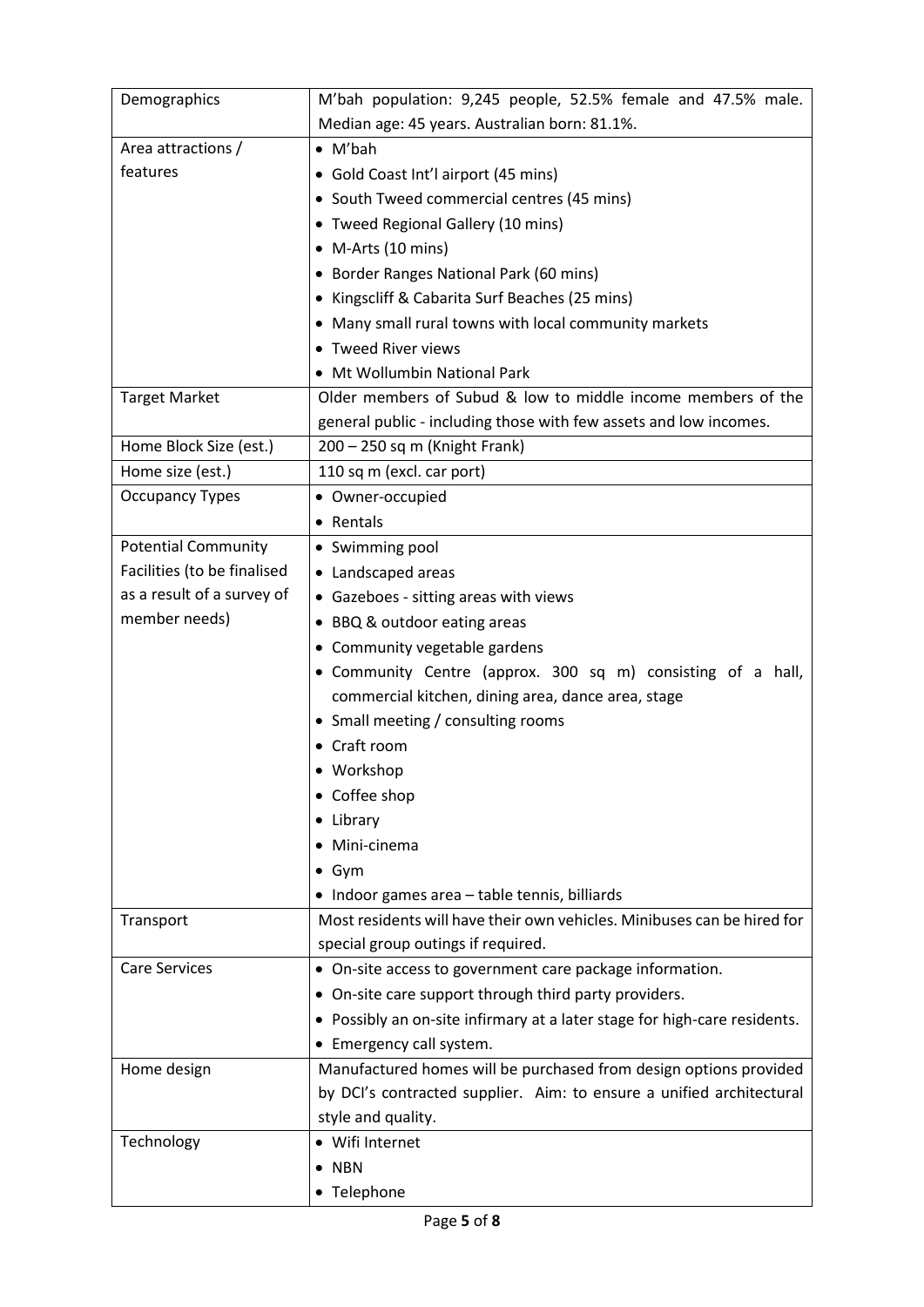#### <span id="page-5-0"></span>6 Development Guidelines

As a result of MHE research over the last eighteen months, guidelines developed at the beginning of this project have been modified.

- It is a three-star development targeting low to middle income earners. This will not preclude someone purchasing a more expensive home.
- It promotes independent living in a safe and secure setting that has shared recreational facilities to encourage an active and diverse lifestyle.
- Its success (development and operation) is dependent on transparent communication between stakeholders.
- It provides 44 2-bed homes plus 6 lower-cost bedsits or studios. This ratio may change as development costs are further refined.
- Some rental accommodation is available.
- It provides aged care services so residents can age-in-place through outsourced care services.
- Personal care and support services are available.
- It caters for both Subud members and the general public to ensure financial viability.
- Communal facilities are provided on the basis of a survey of potential residents and will be provided as part of the initial build. Residents also have access to local public facilities (e.g. tennis courts). This not only reduces development costs, but encourages residents to build connections with the local community.
- The development may enable other interactions with the community  $-e.g.$  the development could be co-located with an enterprise, e.g. childcare facility. Research shows interaction between children and the elderly provide benefits to both the children and the elderly.
- The development is built in stages to test the market and to spread costs.
- It has an attractive setting with rural views to enhance marketability and resident lifestyle.
- The location provides access to rural villages and services, commercial outlets, and an international airport.
- The final development is determined by a market analysis of the particular location but is expected to include 50 homes, or 80 – 100 people.
- The site has sufficient land to expand over time.
- The development design and services are tailored to the needs of Subud members but with additional input from a market analysis of the local area.
- Triple bottom line (economic, social and environmental) considerations apply.
- All aspects of the development take a risk-based approach.
- The best professional advice is sought for all stages of development.
- The facility is developed and owned by Dharma Care so as to build its asset base and to generate surpluses, a portion of which will support its other charitable projects.
- Operations management is undertaken by an industry expert- a live-in husband and wife team who are sensitive to the needs of the homeowners.
- To ensure consistent design and quality, DCI provides home design options from a single preferred manufacturer.
- Home owners can rent their home for short periods (e.g. if they are travelling).
- The development can accommodate different age groups.
- Rental homes will not be separated from owner occupiers to avoid creating ghettos.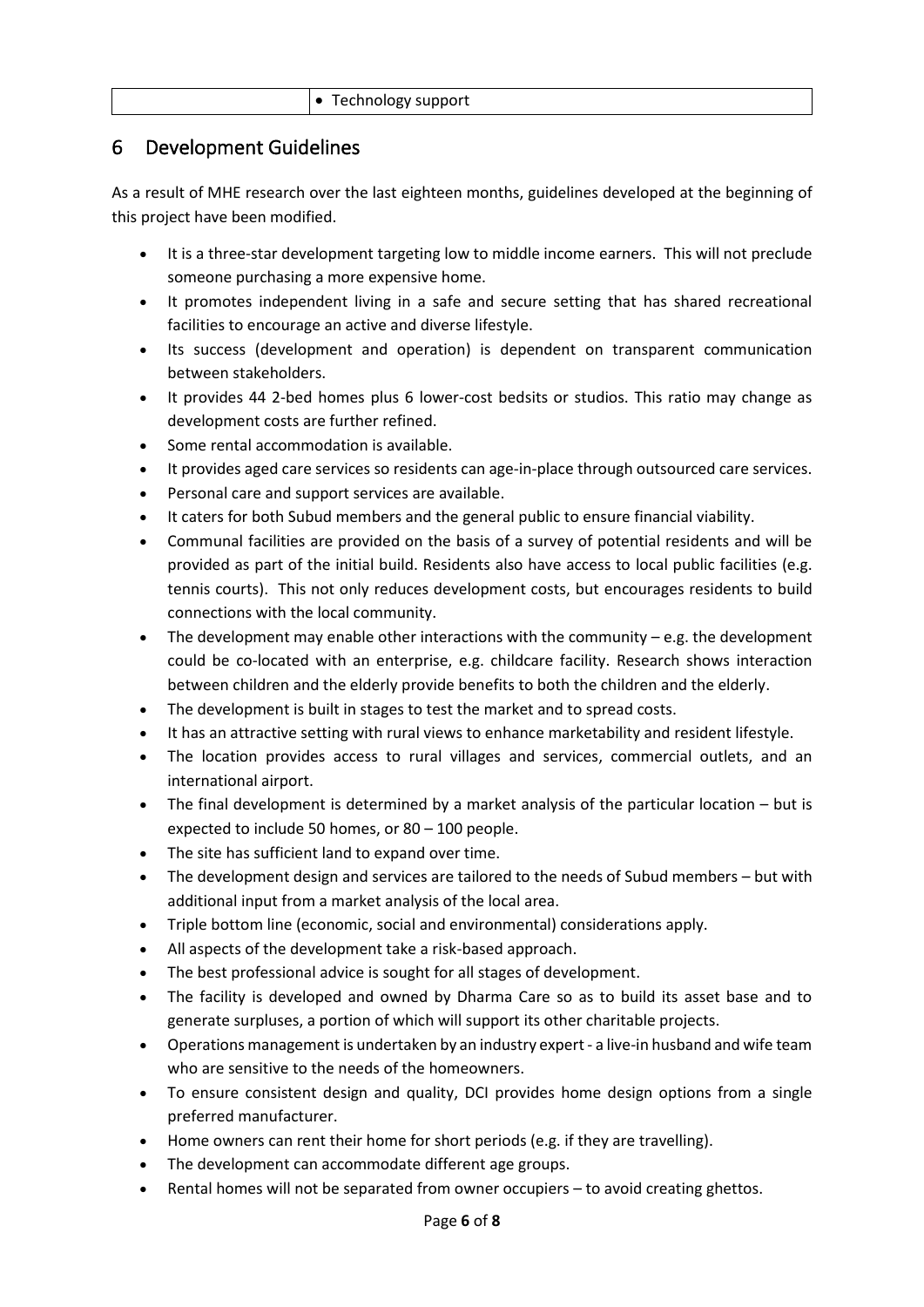- There is a Residents' Association.
- There are Community Rules.
- Industry certification will be sought for the facility when certification becomes available.
- The development is a model for other sites around Australia.

#### <span id="page-6-0"></span>7 Resident Information

The following table is based on a 2-bedroom manufactured home. **PLEASE NOTE:** the figures in the table below are guidelines provided by our consultants but will change as a result of detailed sitespecific financial and marketing analysis.

| <b>Item</b>                    | <b>Amount</b> | <b>Notes</b>                                              |
|--------------------------------|---------------|-----------------------------------------------------------|
| M'bah Median House Price       | \$496,000     | (Jan 2020)                                                |
| Home Price (est.)              | \$322,400     | Industry standard is approx. 65% of the local median      |
|                                |               | house price. Assume 65%. (Knight Frank suggest that       |
|                                |               | "This is an old rule of thumb. It does not always hold    |
|                                |               | true nowadays as there are many premium/high              |
|                                |               | quality MHEs in marginal/secondary locations and have     |
|                                |               | price points that exceed the local median house price.    |
|                                |               | These projects essentially "draw/pull" people to the      |
|                                |               | site due to their uniqueness."                            |
|                                |               | 110 sq m (excl. car port) - 2-bed, 1 bath, carport,       |
|                                |               | dining, lounge, kitchen, laundry.                         |
|                                |               | (Peter Jenkins recently purchased a 2 BR home at          |
|                                |               | Noble Lake Park, Kingscliff, a long-established facility, |
|                                |               | for \$280,000.)                                           |
| Land Lease Period              | ongoing       | (3 yrs minimum - Colliers 2014 MHE Report)                |
| Land rental pw (est.)          | \$220         | An example, based on Noble Lake Park - 200 sq m.          |
|                                |               | See: https://www.noblelakeside.com.au/                    |
|                                |               | Note: includes a water usage allowance of unknown         |
|                                |               | amount. For those who qualify, \$65 of this is covered    |
|                                |               | by Government rental assistance so effective rent is      |
|                                |               | $$220 - $65 = $155.$                                      |
| Bedsit/Studio rental pw        | \$207         | Aim: To set a rent that is 30% (NSW Govt rent             |
| (est.) ("affordable" rate)     | (single)      | affordability guide for pensioners), or less, of the      |
|                                | \$278         | pension, but financially viable for DCI. An example:      |
|                                | (couple)      | Albert Gardens, Beaudesert provides small bedsit units,   |
|                                |               | rent = $$250$ pw, or rent + food = $$310$ pw.             |
| Govt Rent Assistance (pw)      | \$65          | Available for pensioners and unemployed. *                |
| <b>Govt Home Care Packages</b> | \$8,750 -     | Government Home Care Packages are paid directly to        |
|                                | \$50,750      | the chosen home care provider. The client works in        |
|                                |               | partnership with the provider to determine the care       |
|                                |               | and services required within the package budget. The      |
|                                |               | packages do not count as income and therefore do not      |
|                                |               | affect the pension.                                       |
| Home Sale Options              |               | Sale through a real estate agent.                         |